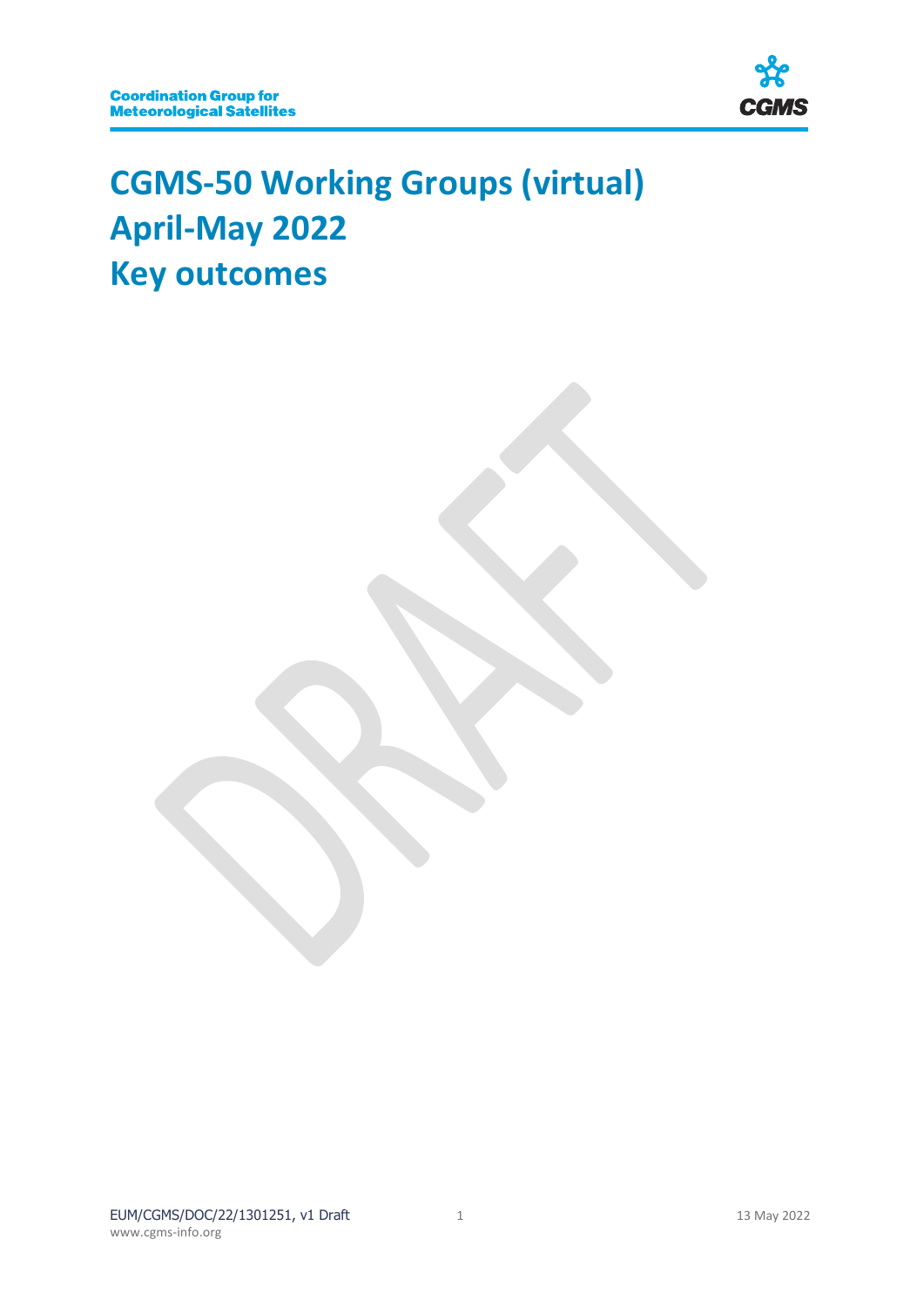

# **TABLE OF CONTENTS**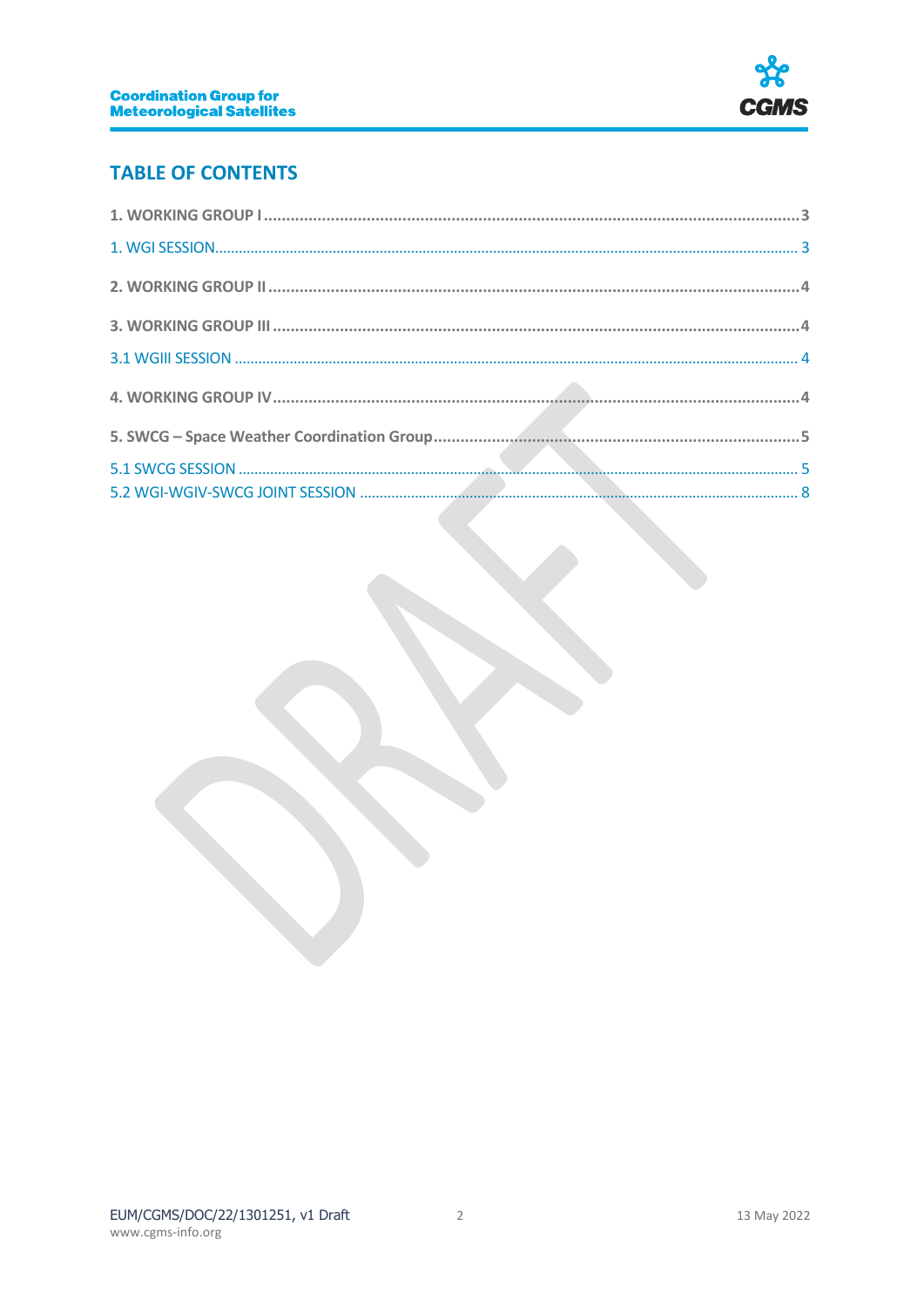

## <span id="page-2-0"></span>**1. WORKING GROUP I**

#### <span id="page-2-1"></span>**1. WGI SESSION**

- 1. WGI noted the status of discussion on frequency matters and preparations for the WRC-23. By the end of 2022, the SFCG rep will circulate the updated WMO preliminary position paper on WRC-23, after which CGMS members need to ensure the updated WMO positions are known to its members' national and international preparation processes for WRC-23.
- 2. The WGI Task Group on Satellite Data and Codes has been actively supporting the coordination of work on satellite product format issues within the CGMS community and providing support to the work of WMO's expert teams. As of 2022, the activities of the CGMS WGI ad hoc team on coordination of CF-netCDF conventions have been assimilated into the work of this Task Group.
- 3. WGI has taken the initial steps in forming a WGI Task Group on RFI detection, monitoring and mapping. CGMS agencies were invited to nominate additional members.
- 4. The WGI Task Group on Direct Broadcast Systems presented a well-received SWOT analysis on Low Latency Data Access from LEO meteorological satellites. The Task Group will perform further study on the possible usage of the identified emerging technologies. The WGI Task Group on the Coordination of LEO Orbits and the WGI Task Group on Direct Broadcast Systems will propose a consolidated direct broadcast and global data access SWOT analysis to CGMS-51.
- 5. The WGI Task Group on the Coordination of LEO Orbits presented draft Best Practices for the Coordination of Data Acquisition for Low Earth Orbit Satellite Systems. The CGMS agencies are invited to review the proposed Best Practices. The Task Group on the Coordination of LEO Orbits and Task Group on Direct Broadcast Systems will review the overlap between their best practices, and propose a way forward to CGMS-51.
- 6. The WGI Task Group on DCS presented a well-received SWOT analysis on the Data Collection Service from Geostationary meteorological satellites. Based on the SWOT analysis, the Task Group has put forward five proposals for further work, which it will continue to evaluate and develop in the lead up to CGMS-51.
- 7. The WGI Task Group on Space Debris and Collision Avoidance has been established. The Task Group will work on proposed Best Practices in performing collision avoidance and debris mitigation for recommendation in CMGS-51. All CGMS Members involved in spacecraft operations are strongly encouraged to nominate participants for this activity before CGMS-50 Plenary.
- 8. The HLPP was updated following review of WGI related matters. The revised HLPP will be presented to plenary for endorsement.
- 9. The WGI Co-chairs encouraged CGMS agencies to consider nominating additional members for all the WGI Task Groups by CGMS-50 Plenary, especially ones where no representatives of the agencies are currently participating in the Task Group(s).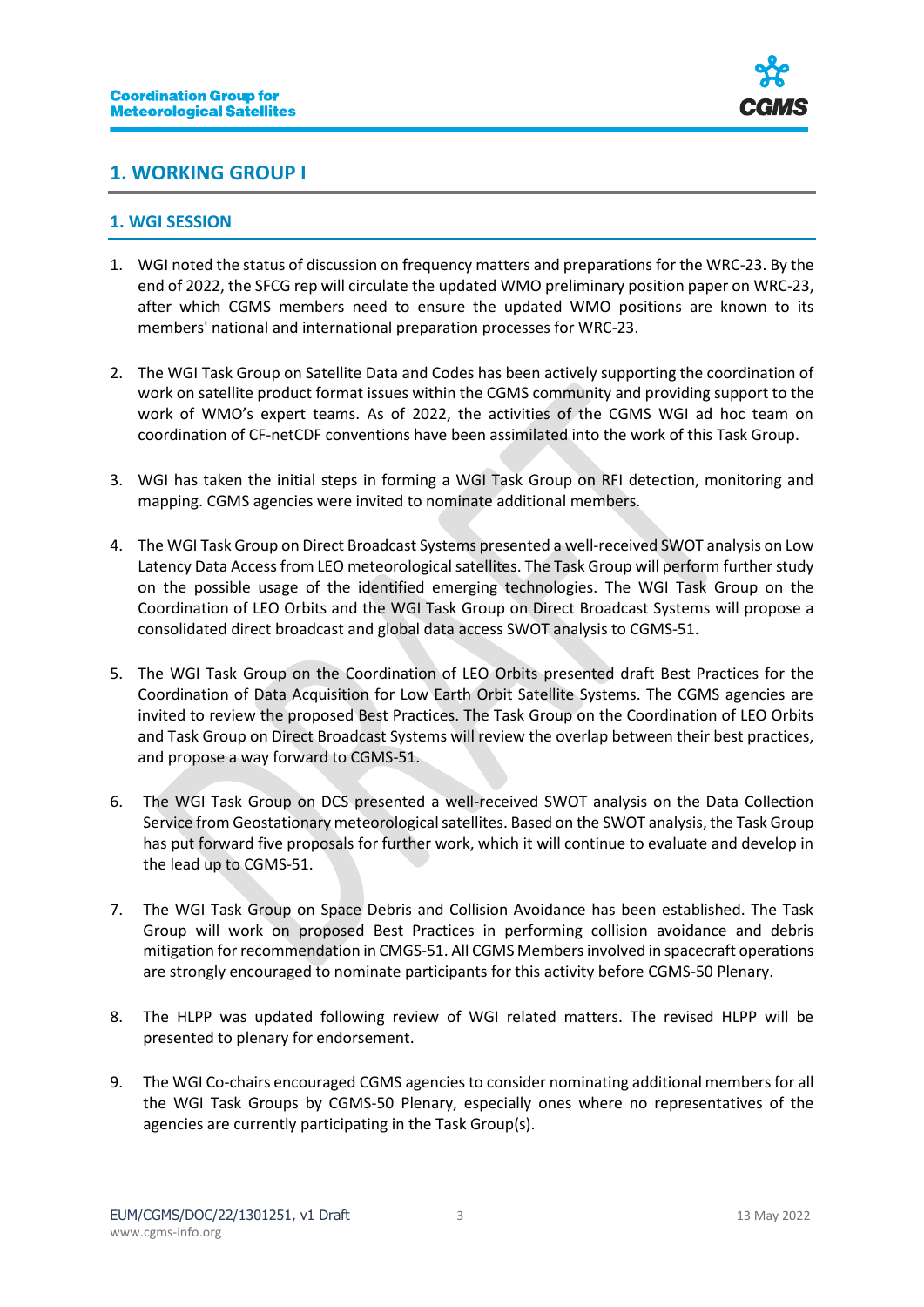

- 10. Starting with CGMS-51, WGI agreed to adopt the approach of each of the Task Groups regularly presenting their latest Best Practices and status of Best Practices implementation, as well as proposals for future activities taking into account the outcome of SWOT analyses. Each of the WGI Task Groups will also present its latest Terms of Reference to CGMS-51.
- 11. Vanessa Griffin from NOAA is retiring in May 2022 and will step down as the WGI Co-chair before CGMS-50 Plenary. The WGI participants thanked Vanessa for her valuable contributions and leadership as WGI Co-Chair. CGMS Agencies are invited to nominate candidates for Co-Chair of WGI. Sean Burns from EUMETSAT will step in as an interim WGI Co-chair, supporting until a new Co-Chair is nominated.
- 12. Karolina Nikolova from EUMETSAT was nominated as the Rapporteur of WGI for Plenary endorsement. CGMS Agencies are invited to nominate candidates for the Co-Rapporteur of WGI.

## <span id="page-3-0"></span>**2. WORKING GROUP II**

*To be complemented following the WGII meeting on 18-20 May 2022.*

## <span id="page-3-1"></span>**3. WORKING GROUP III**

#### <span id="page-3-2"></span>**3.1 WGIII SESSION**

*To be complemented following the WGIII meeting on 16-17 May 2022.*

## <span id="page-3-3"></span>**4. WORKING GROUP IV**

- 1. In the framework of the WMO Regional Association (RA) II WIGOS Project to Develop Support for National Meteorological and Hydrological Services (NMHSs) in Satellite Data, Products, and Training, a Third Joint Meeting of RA II WIGOS PROJECT and RA V TT-SU for RA II and RA V NMHSs was held online, on November 5, 2021. The final report from the meeting was summarised, and WGIV took note.
- 2. The satellite broadcast services employed by CMA, JMA and NOAA continue to provide vital data access possibilities to a wide user community. CMA, JMA and KMA provided updates on their rapid scan imagery services for enhanced monitoring of hazardous weather and disaster risk reduction activities. The coverage of CMACast will be widened following a change of satellite platform resulting in coverage of a large part of Africa.
- 3. CMA, KMA and Roshydromet continue to evolve the range of satellite data provided for international exchange.
- 4. EUMETSAT and NOAA have both embarked on initiatives involving the procurement and redistribution of radio occultation data from the private sector. These data are being made available to the global NWP community via the GTS. NOAA and EUMETSAT are collaborating to ensure a consistent and non-redundant procurement approach. NOAA is also assessing the possibility of a similar concept for space weather data.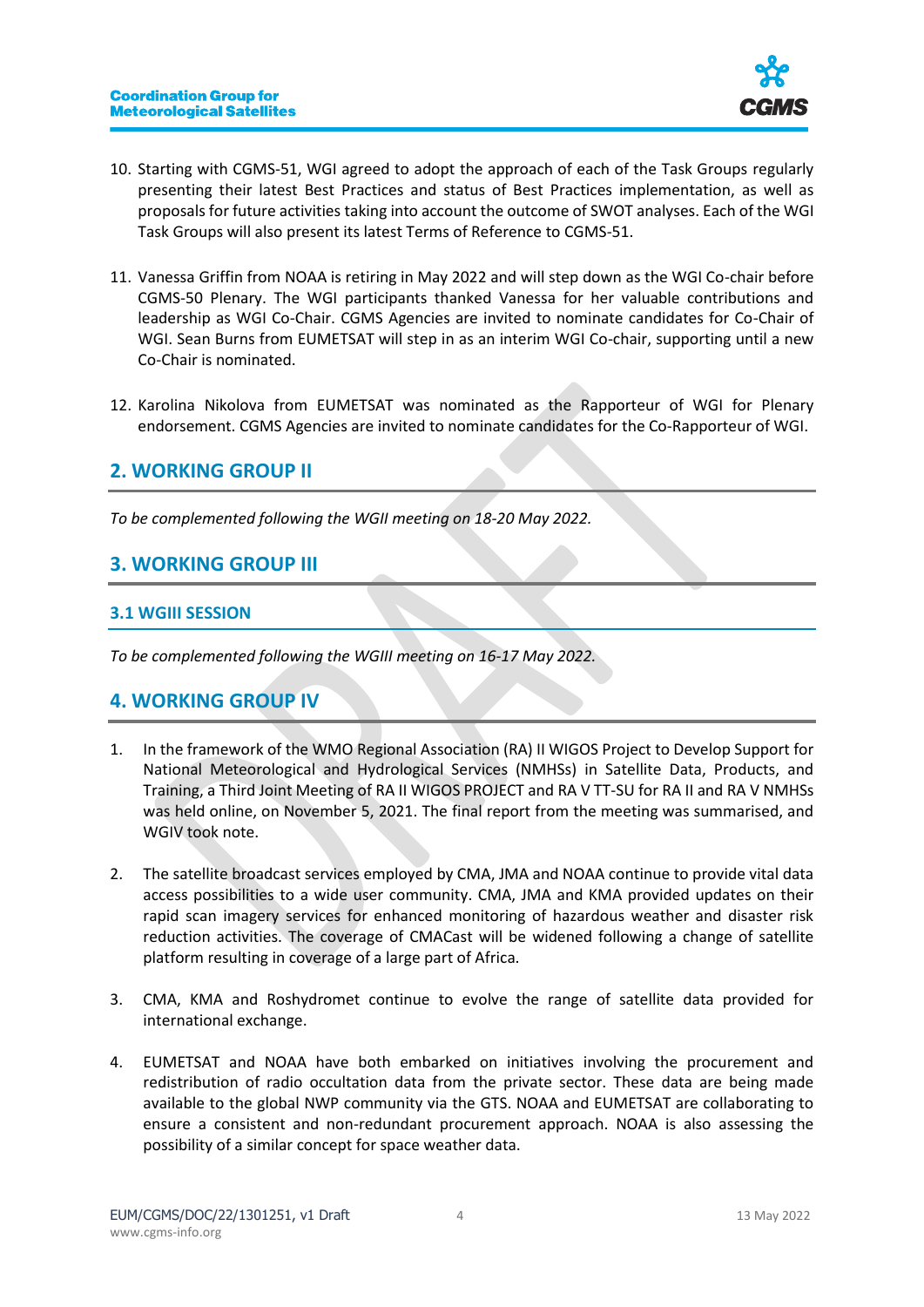

- 5. WMO has reworked its data categorisation approach and is now using the concepts of Core (shall be exchanged) and Recommended (should be exchanged). CGMS agencies will work with WMO to establish which satellite data and products are to be considered Core data.
- 6. Following a report on the initiation of the Earth Observation Training Education and Capacity Development (EOTEC DevNet), an opportunity is provided to connect to a new user community. Participation by WGIV members in an upcoming regional meeting continues to be encouraged.
- 7. In support of the Ocean Community, KMA started a new marine weather broadcast service by GK2A satellite in mid-2020. They provide high-quality digital marine weather information to ships operating at sea.
- 8. The VLab report and an overview of GeoXO's User Engagement Process emphasise that training and capacity building is a key element of preparing the user communities for new systems, long before a new missions become operational.
- 9. The Task Group on Cyber Security hasn't met since March 2021. The nature of the issues involved and the associated national practices limit the efficacy of multilateral collaboration. This raises the need for re-discussing the scope/purpose and modality of the group.
- 10. The Task Group on Metadata held an initial kick-off meeting in February, 2022. The Task Group on Satellite Data and Codes was moved to WGI. And WGIV continues to look for additional members for participation in the regular Task Group on User Readiness.
- 11. The Expert Group on Cloud Services interoperability has been very active for the past 2 years. The group hosted a Cloud Workshop in March 2022. Best practices, trends, and common themes were identified amongst workshop presentations, and will be incorporated into the group's document for presentation and endorsement at the CGMS-51 Plenary in 2023.
- 12. CEOS (Committee on Earth Observation Satellites) Working Group on Information Systems and Services (WGISS) shared their Best Practices for Space Data Preservation.
- 13. The HLPP was updated following review of WGIV related matters. The revised HLPP will be presented to plenary for endorsement.
- 14. Mrs. Natalia Donoho (NOAA) and Dr. Simon Elliott (EUMETSAT) were nominated as Co-Rapporteurs of WGIV for Plenary endorsement.

# <span id="page-4-0"></span>**5. SWCG – SPACE WEATHER COORDINATION GROUP**

#### <span id="page-4-1"></span>**5.1 SWCG SESSION**

- 1. The updated CGMS Baseline aspects relevant to space weather were agreed, in particular:
	- a. Inclusion of hosted payloads where a commitment for continuity from a CGMS Member is made (e.g. ESA hosted payloads on commercial communications satellites).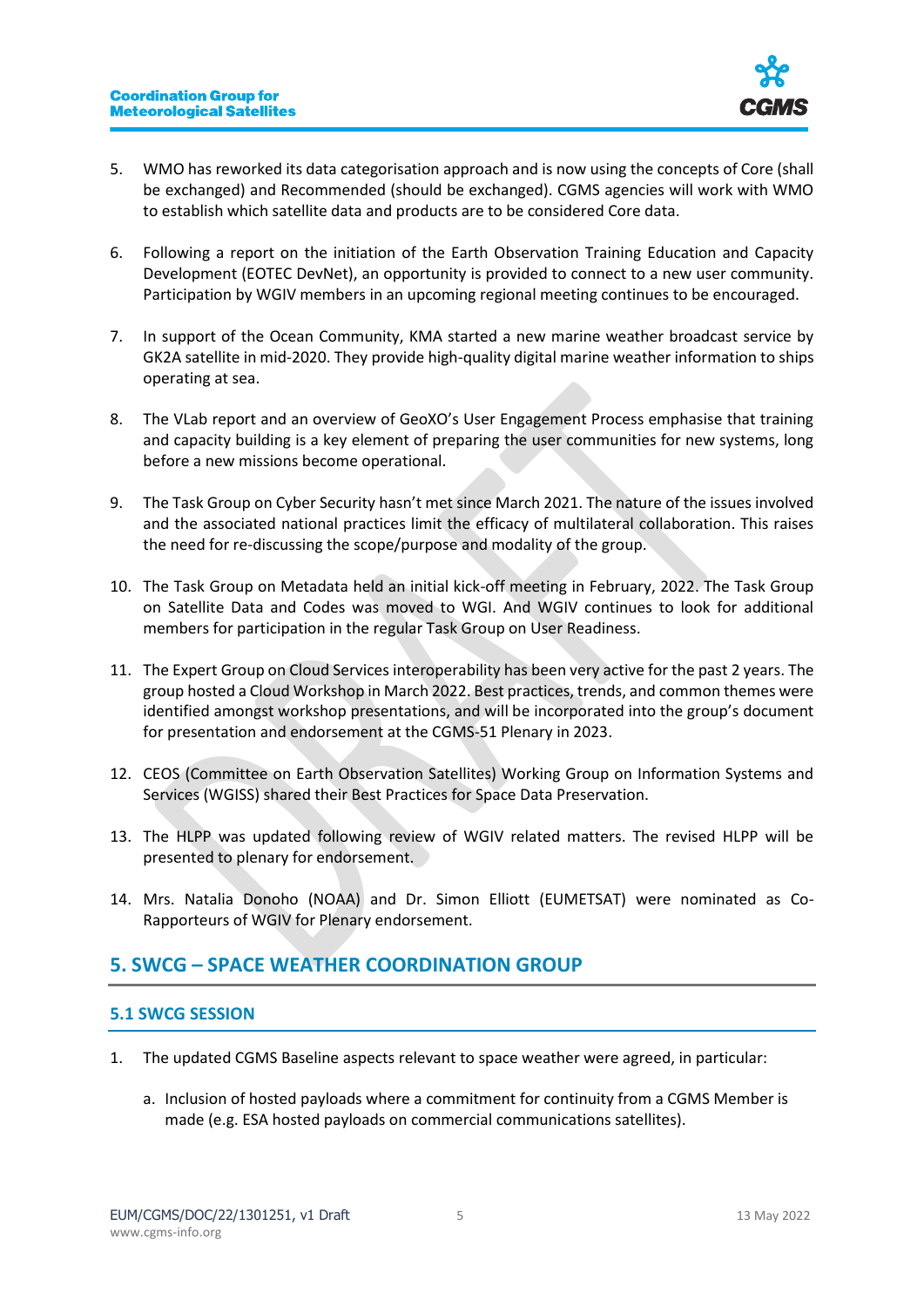

- b. Splitting of the baseline commitment for energetic particle sensors into different energy ranges (locations to be added prior to WGIII WG).
- 2. The CMA FY-3E LEO satellite continues with a space weather observation package including for the first time a Solar X-ray and Extreme Ultraviolet Imager. CGMS members are interested in data access for user applications and comparison purposes.
- 3. A broad range of ESA activities were presented including:
	- a. The ESA Lagrange 5 mission, renamed "Vigil", is on track for launch in 2028, subject to approval in 2022. It will embark a NOAA payload and a NASA payload is also under discussion. Some limited payload descoping has taken place to reduce cost in coordination with the user representatives. ESA foresee this to be the first in a series of operational missions to L5.
	- b. Particle sensors are being embarked in LEO and GEO on EUMETSAT satellites as well as commercial satellites as hosted payloads.
	- c. A LEO constellation of 16 nanosatellites carrying particle sensors, magnetometers, radio beacons and ions and neutral spectrometers is under definition, with a potential launch in 2026.
	- d. An auroral monitoring constellation is also under definition, with potential demonstration in 2027 and full deployment in 2030.
	- e. Further nanosat missions are under analysis following a community challenge initiative received proposals.
	- f. As part of the transition to operations activities of the European Space Weather Network, ESA are also working on enhancing the R2O O2R and modelling environments.
- 4. KMA has plans to continue and improve its space weather payload on GK2A Follow On satellite to be operational from 2029.
- 5. NOAA are making good progress on the SWFO L1 mission, with launch planned for 2025. Contingency measures to mitigate a potential gap due to the current reliance on ageing spacecraft at L1 are limited. The ISRO Aditya L1 mission is not planned to support operational data latency requirements at the current time.
- 6. NOAA/NESDIS Space Weather program is making good progress:
	- a. GOES-18 Operational
	- b. First Compact CORonagraph (CCOR) integrated on GOES-U
	- c. SWFO-L1 development on track for rideshare with NASA IMAP mission
	- d. Established agreement with ESA on data sharing, potential ground-station and
	- e. instrument cooperation
	- f. COSMIC-2 space weather products available and TEC latency objective met
	- g. NOAA establishing Space Weather Next Program to implement next generation
	- h. space weather observations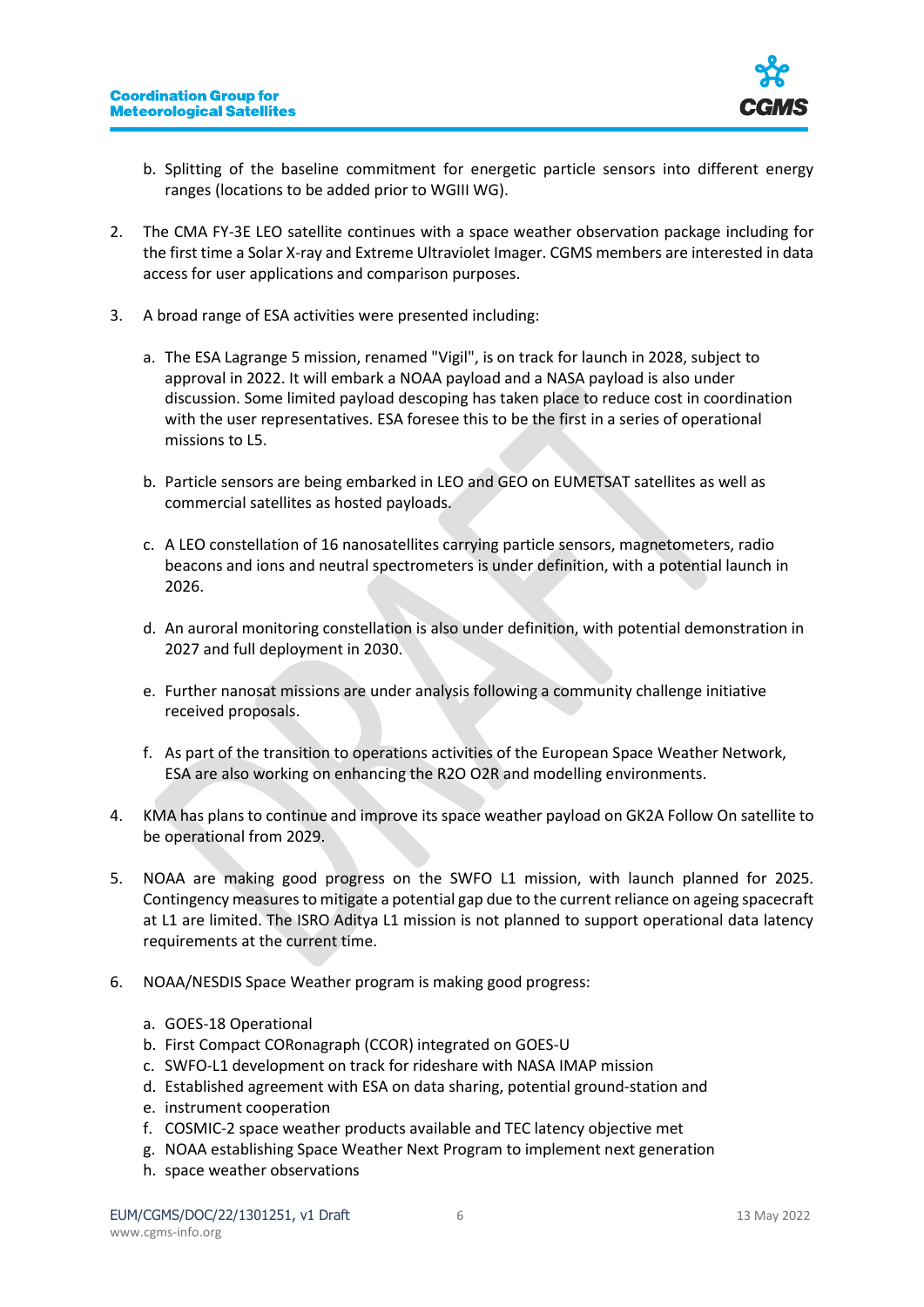

- i. NOAA is planning to issue an RFP for commercial space weather data
- 7. NASA presented the broad scope of their activities including:
	- a. The Heliophysics System Observatory, which together with partners comprises 20 operational spacecraft, 12 in formulation and 6 under study.
	- b. Efforts to facilitate the exchange of new observations, models and applications between research and operations activities.
	- c. Cubesat mission selections.
	- d. The Hermes space weather instrument package in support of Gateway, a vital component of NASA's Artemis program, has been confirmed for flight.
- 8. NICT are continuing their operations as a member of ACFJ consortium, one of the ICAO's global center, and working on alert level definitions for spacecraft operations and the further development of the SECURES tool for real-time estimation of surface charging risk for GEO satellites.
- 9. NOAA Space Weather Prediction Center highlighted that Solar Cycle 25 has had a very active start and discussed the interaction with Starlink following the loss of 39 satellites due to prolonged lowlevel geomagnetic storm in early February 2022. SWPC are also fully engaged in the R2O O2R and modelling environment improvements, as well as providing ICAO support.
- 10. WMO reported activities based on the Four-year Plan for WMO's Coordination of Space Weather Activities 2020 - 2023 (FYP2020-23):
	- a. WMO will be cooperating with ISES and COSPAR to improve international coordination of Space Weather activities.
	- b. WMO has established an Expert Team on Space Weather (ET-SWx) with a broader mandate than the former IPT-SWeISS.
	- c. WMO is preparing the establishment of core satellite data for Space Weather following the new WMO Unified Policy for the International Exchange of Earth System Data (Res. 1).
- 11. ISES reported on their activities and noted a need for rationalisation between various groupings, an effort which WMO have also identified as a priority as reported above.
- 12. The identification of services for space surveillance and tracking users was discussed by ESA which also links to some of the efforts under study at NOAA SWPC.
- 13. Progress is made on ensuring the correct structuring of space weather data within the WMO OSCAR database, including the implementation of data latency information.
- 14. A white paper for the inter-calibration of energetic particle sensors in GEO has been submitted to GSICS, but further interaction is required to formulate operational framework. The GSICS meeting